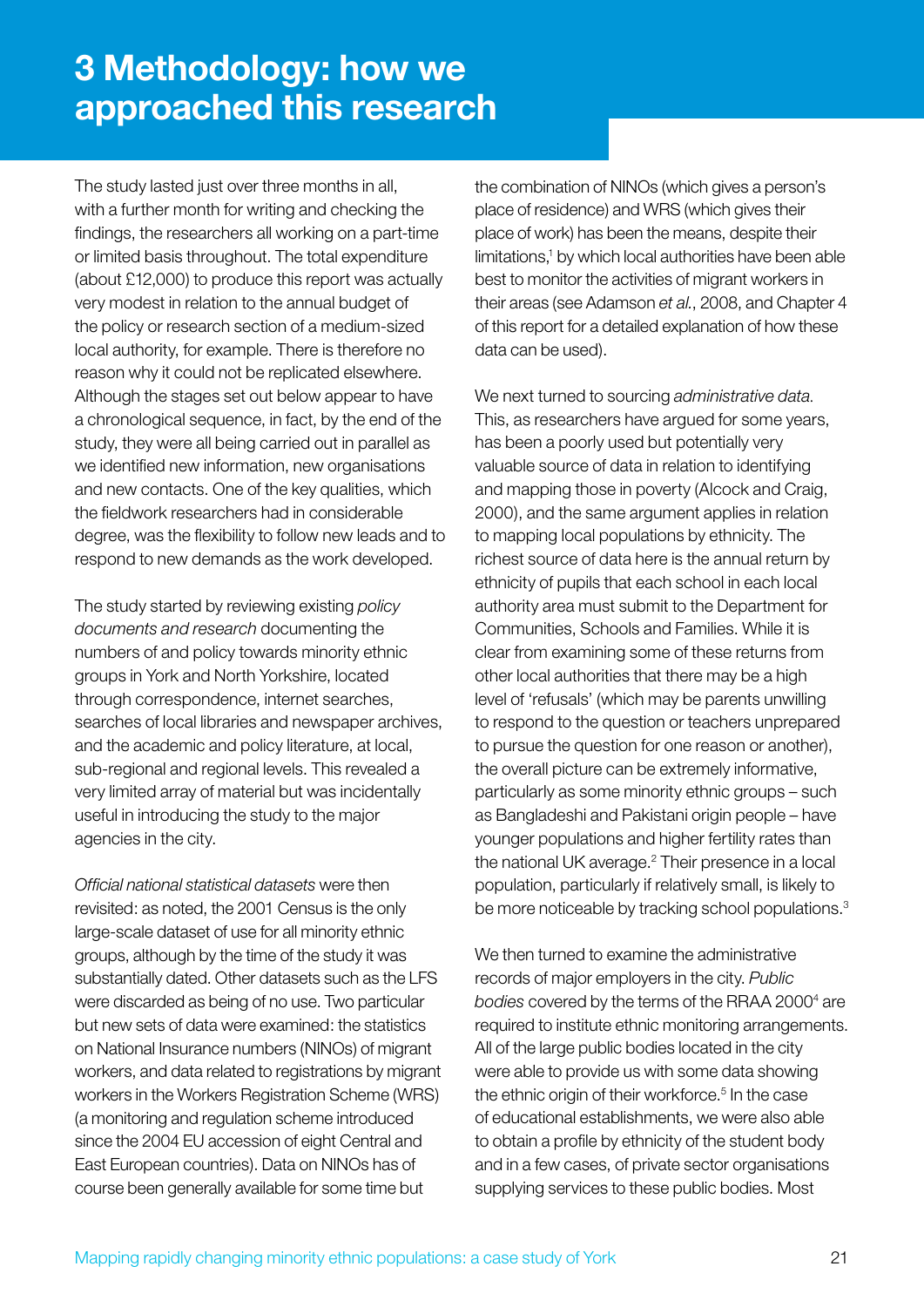organisations seemed both able and prepared in a transparent fashion to provide the data requested; some pointed out (perhaps prompted by this enquiry) that their data was not adequately collected or stored and that work was in hand to improve it. Some preferred to characterise our enquiry as conducted under the terms of the Freedom of Information Act (although we had not specified that it was); in instances where organisations might be reluctant for whatever reason to provide data freely, it is presumably open to researchers to use this mechanism to obtain the data. Only one public body failed to provide data despite several requests over several months by the end of this study, and here we did use Freedom of Information legislation. In this case, we had asked the local police force for details of the ethnic origin of those seeking asylum who were required, by virtue of their status, to report to a local police station. Our request was forwarded via the headquarters of the North Yorkshire Police Force, then via the Home Office, to the UK Border Agency which then failed to provide any data. In the case of the Department for Environment, Food and Rural Affairs (Defra) office in the city, less than five members of its staff of 388 were recorded as members of minority ethnic groups and because of the small number involved, specific minority ethnic groups were not identified.

The public sector bodies in York from which data was gathered were as follows:<sup>6,7</sup>

- Askham Bryan College (a land-based higher education establishment)
- Defra
- North Yorkshire County Council (staff outposted in York for, for example, cleaning and catering)
- **North Yorkshire Fire and Rescue Service**
- **North Yorkshire Learning and Skills Council**
- **North Yorkshire Police Force**
- **Royal Mail**
- UK Border Agency (reporting refugees at York Police Station)
- University of York
- NHS North Yorkshire and York (formerly York and North Yorkshire Primary Care Trust)
- City of York Council (including a separate analysis for York schools)
- York College (a sixth form and further education establishment)
- York Hospitals NHS Foundation Trust (covering York District Hospital and other smaller establishments)
- York St John University

The story with *private sector* establishments was very different. At the prompting of the local office of the Department for Work and Pensions, we assembled a list of all employment agencies based in the city (65 in all). Our intention was, from responses to the questions in our letter, to identify agencies which had more contact with minority ethnic or migrant workers and to follow up the letter with a short interview exploring the number and diversity of workers they had placed. In the event, only one of the employment agencies answered our letter. We also wrote to 66 further private sector companies with workforces of 100 or more: we had 25 responses to this letter, in nine of which we were informed (via the Royal Mail) that the company had 'gone away'. Of the remaining 16, one (a financial sector organisation) provided data drawn from a national database, and six provided some very limited data. The remaining nine, including prominent local employers such as a large supermarket (300–1,000 employees) and a building company (3,000–5,000 employees), did not give any information or said they were unable to do so as they had no system for recording ethnicity. One healthcare provider told us that 'I cannot see any benefit to us or how providing such information can benefit the York community'. Those not answering the letter included other major local employers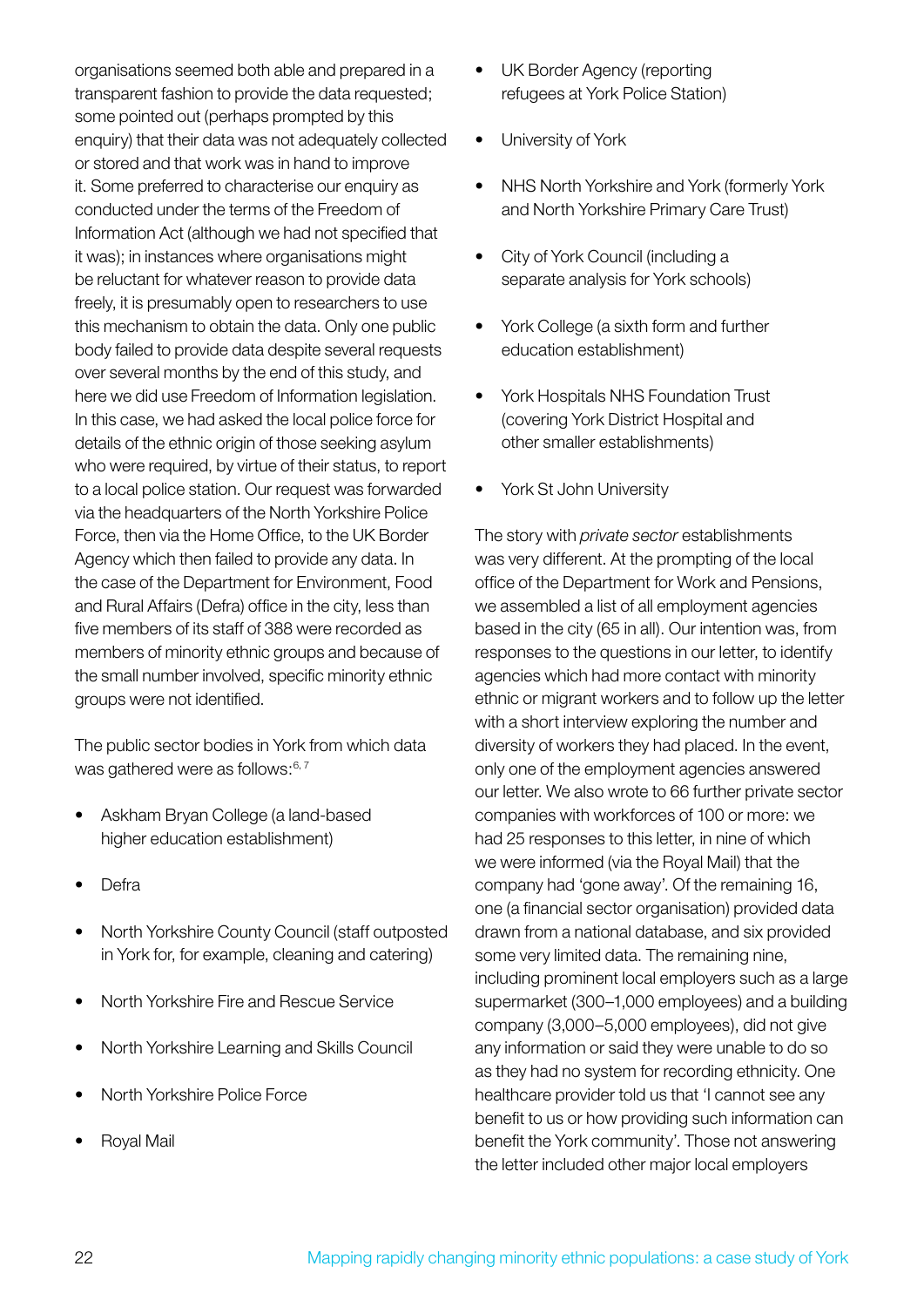(each with 1,000–3,000 employees), and three supermarkets (each with 300–1,000 employees).

One worrying outcome of this reluctance to provide information is that some of the private sector organisations, without any legislative requirement to do so, clearly do not appear to take the issue of racial equality seriously. Another is that some of the private sector agencies contract services to public sector agencies. It is arguable that the latter are failing in their statutory duty to promote 'race' equality if they do not apply the same criteria of 'race' equality, including the maintenance of adequate ethnic monitoring systems, to those organisations from which they buy goods and services, often at substantial cost to the public purse. The other concerning aspect of this picture is that a considerable volume of research both in relation to more settled minority ethnic groups and more recent migrants has shown that while many minority ethnic workers often find it easier to access work in the private sector, by the same token this work is often more likely to be such that workers are more highly exploited, with poor conditions, low wage levels (often well below the minimum wage) and inadequate health and safety provision (see e.g. Craig *et al.*, 2007b; TUC, 2008). We return to this issue later on in Chapter 6.

The next stage of the study was to identify and contact *voluntary sector organisations*<sup>8</sup> that had a focus on working with minority ethnic groups. Because York has historically had a very small minority ethnic population, investment in this kind of activity has been very limited. The City of York Council's major investment in this area, strictly from a public sector organisational base but working to some degree with more of a third sector ethos, was the organisation Future Prospects, also supported by training providers such as the Learning and Skills Council. For some years this has provided a city centre single gateway focusing on employment and training services for those wishing to enter the labour market. By its very nature, it is now significantly involved with minority ethnic groups, with which it started work in 2000. Although some of this business was with long-settled minority ethnic groups, for example women from South Asia who had little grasp of the English language, more

recently it had had a relatively substantial volume of users from the East and Central European migrant worker population, to the point where it had eventually appointed a Polish national on to its staff. In 2001 about 7% of its work was with minority ethnic groups (excluding White Other) with a further 1% of White Other clients. By 2007, about 11% was from minority ethnic groups (excluding White Other), with a further 11% from White Other groups, meaning that 22% of its total workload was for BME groups (with almost a tripling of its workload in six years). The issues faced by minority ethnic groups needing support for securing employment include language and communication problems (such as literacy and a lack of translation support), immigration advice, exploitation from local employers and bullying and intimidation from housing providers and consequent risk of homelessness.

York Council for Voluntary Service (CVS), the third sector umbrella organisation characteristic of most areas in the UK, had been instrumental in setting up the original Community Relations Council in York in the 1980s. This folded in the late 1980s, to be replaced, some years later, by YREN (see Chapter 2). York CVS retained contact with some key minority ethnic 'leaders'<sup>9</sup> and was able to signpost us to them. Because of its key position in the third sector, it also continued to have demands made of it from time to time by individuals from newly arrived minority ethnic groups and from policy agencies. In late 2007 it had convened a conference, on behalf of the Inclusive York Forum, on the needs of BME groups in the city but, despite a commitment then from the City of York Council that its findings would be taken forward, the general view from respondents was that little had happened in the intervening period.

YREN is the only Black-led organisation in the city but recently lost part of its core funding when the Commission for Equality and Human Rights replaced the national Commission for Racial Equality. As a result, with only one full-time staff member supported by part-time administrative help and the work of volunteers, it is able to undertake little work other than casework (through interviews and a telephone line) and representing the interests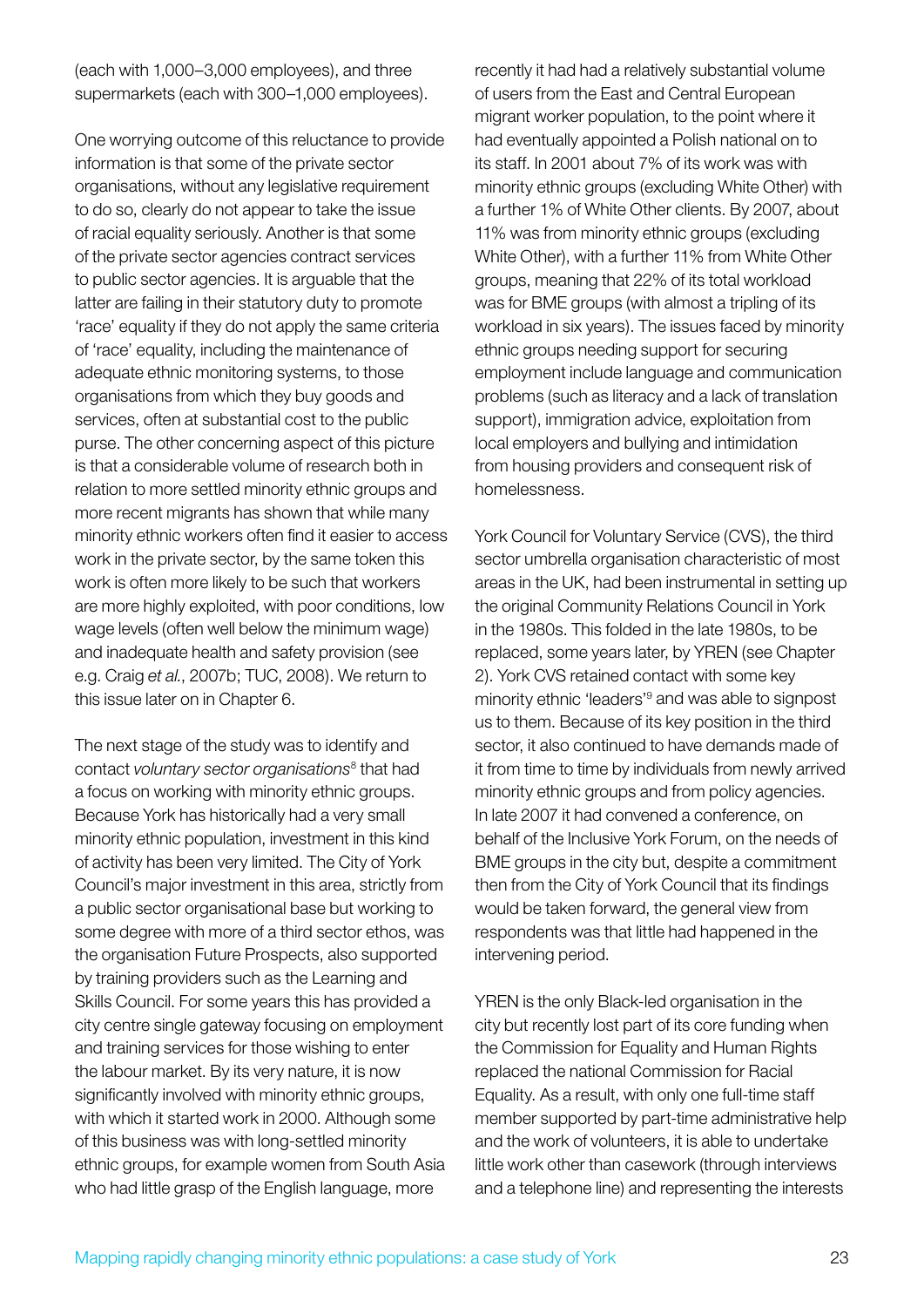of BME groups at a range of partnership bodies in the city. Although YREN has a Black-led board of trustees, most of these are on the board as individuals and not as representatives of community organisations.

Refugee Action York (RAY) was established in 2006 as a result of the increasing incidence of issues relating to refugees and those seeking asylum in the city. Initially a campaigning group run from a committed individual's house, it had attracted City of York Council funding to employ a part-time development worker and was beginning to achieve a higher profile, particularly through campaigns to prevent the deportation of specific refugees seeking asylum (see e.g. *York Evening Press*, 13 August 2009). Much of its work had focused on the needs of Kurdish and Turkish refugees, and they gave us some access to these communities. A relatively new organisation, YUMI (York Unifying and Multicultural Initiative) works with people from BME communities, linking, mentoring and empowering them through a range of intercultural community activities. YUMI is a voluntary network with a service level agreement and key partner status with the Council. Through its projects and events, it had identified people from a wide range of ethnic origins present in York.

Finally, York now houses two mosques. These are obviously oriented to the needs of the Muslim population in the city although there appears to be little to differentiate the two mosques (the Bull Lane Mosque and the Fourth Avenue Mosque) other than their size (the Bull Lane Mosque occupies a substantial community building, the Fourth Avenue Mosque a semi-detached house), length of establishment (the Bull Lane Mosque has been present for some years, the Fourth Avenue Mosque has only emerged in the last few years) and resources (see Chapter 2).10 The Bull Lane Mosque is better-known in policy circles and is seen as representative of the Islamic population. Up to 300 Muslims may attend the Bull Lane Mosque for *jumma*, with about 100 others attending the Fourth Avenue Mosque. York has no formally recognised places of worship for other religions, other than various forms of Christianity. Thus Hindus or Sikhs, for example, have to travel to Leeds (35 miles)

or Scunthorpe (45 miles) to attend a temple or *gurdwara*.

Next we attempted to identify *community sector organisations* in the city. This presented us with particular difficulties as we came to identify a wide range of organisations which appeared, from their names, to be representative of particular ethnic or national groups but which, on close examination, had no formal structure or constitution and could thus not be regarded as representative in any way other than through having a broad cultural orientation. Most of these groups turned out in fact to be cultural focuses, enabling people from particular ethnic backgrounds to meet and engage in activities such as eating, music, dancing, religion or simply maintaining their cultural links rather than having a particular outward focus, for example, engaging in wider political activities such as presenting a coherent case for their needs to be met by policy agencies.

In most cases, these organisations had an approximate idea of the size of their communities but suggested that this was subject to steady change (usually growth) over time. Thus, although there were apparently representative and more long-standing community groups such as the Indian Cultural Association (which organised events annually, in particular the religious ceremony of lights, Diwali), the Bangladeshi Community Association (largely comprising restaurateurs) and the Chinese Community Association (which also organised the annual Chinese New Year celebrations), even these had varying degrees of formal constitution. Many other community organisations appeared essentially to operate as cultural networks or friendship groups. This is not necessarily problematic for them, of course, but it does make communication between them and policy organisations, which often require them to demonstrate some sort of representative accountability, difficult.

The final stage was the point at which what had been a process of assembling a jigsaw puzzle began to take the form of a detective story. This involved starting with some *well-signposted people, places or facilities*, either previously known to